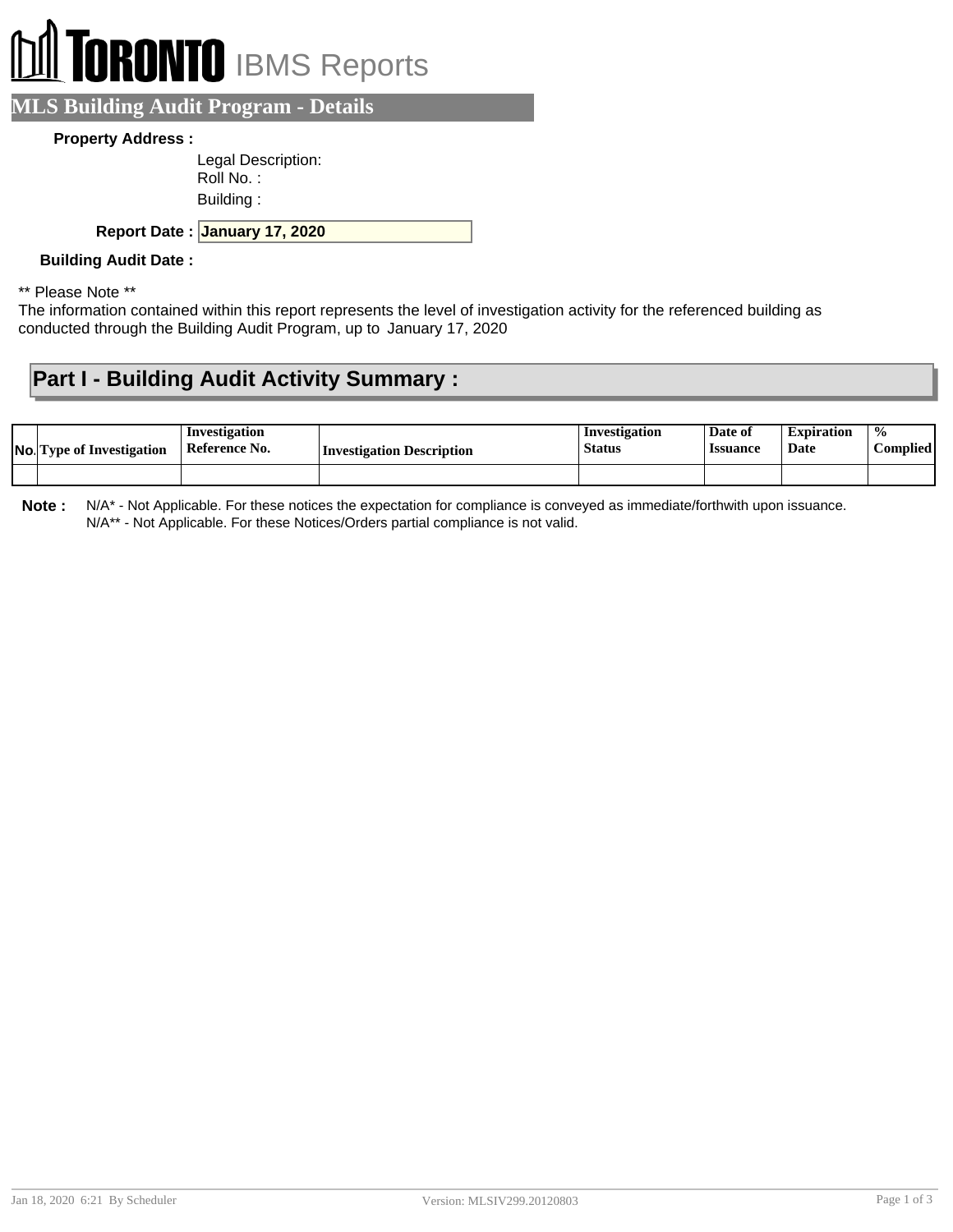## **Part II - Building Audit Details for Property Standards Orders :**

| Tvpe of<br><b>No. Investigation</b> | <b>∣Investigation</b><br><b>∣Reference No.</b> | <b>Investigation Description</b> | <b>Investigation Date of</b><br><b>Status</b> | <b>Issuance Date</b> | <b>Expiration</b> | <b>Next Scheduled</b><br><b>Inspection Date</b> |
|-------------------------------------|------------------------------------------------|----------------------------------|-----------------------------------------------|----------------------|-------------------|-------------------------------------------------|
|                                     |                                                |                                  |                                               |                      |                   |                                                 |

**No. of defects contained within the Order :**

**No. of defects that remain outstanding :**

| No. | Location | <b>Status</b> |
|-----|----------|---------------|
|     |          |               |
|     |          |               |